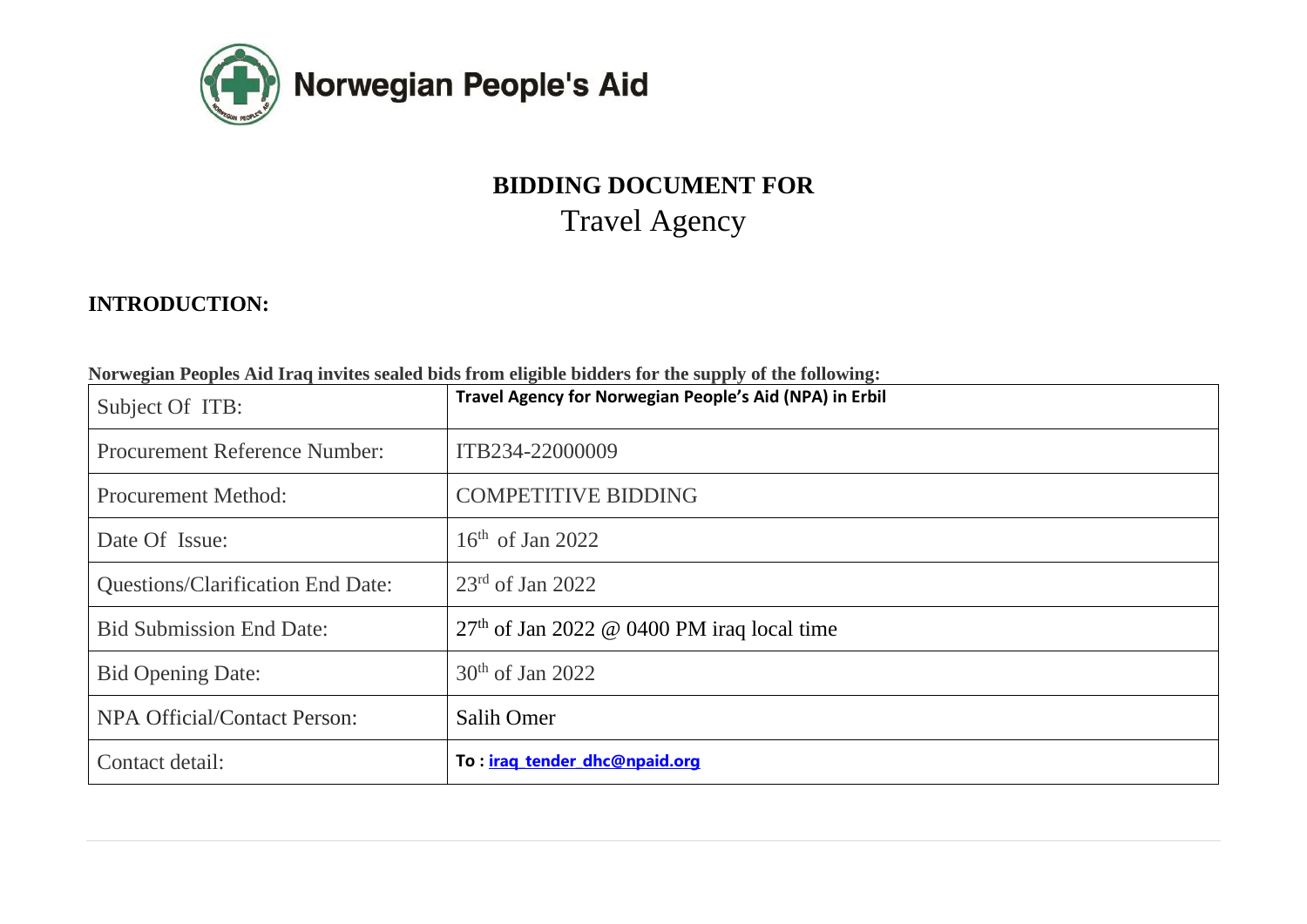### **TABLE OF CONTENTS:**

#### **INTRODUCTION:**

#### **SECTION 1: INSTRUCTION**

1.1 BID SUBMISSION

1.2 CONTENTS OF BID

#### **SECTION 2: SPECIAL TERMS AND CONDITIONS**

2.1 BIDS

2.2 VALIDY OF BID

2.3 TECHNICAL SPECIFICATION OF REQUIREMENT

2.4 NO COMMITMENT

2.5 NEGOTIATIONS

2.6 PAYMENT TERMS

2.7 BIDS EVALUATION

#### **SECTION 3: STATEMENT OF REQUIREMENTS & BID SUBMISSION FORMS**

3.1 ITB DATA SHEET

3.2 STATEMENT OF REQUIREMENTS AND COMPARATIVE DATA FORM

3.3 BID SUBMISSION FORM

3.4 SUPPLIER REGISTRATION FORM

3.5 ACKNOWLEDGEMENT FORM

**APPENDIX 1: NPA ETHICAL STANDARDS IN PROCUREMENT APPENDIX 2: CODE OF ETHICAL CONDUCT FOR BIDDERS AND PROVIDORS APPENDIX 3: NPA´S GENERAL CONDITIONS OF PURCHASE APPENDIX 4: STANDARD PROCUREMENT TERMS**

# **1 INSTRUCTION:**

1.1BID SUBMISSION:

- 1.1.1 **Bids** are required **physically** to be submitted to NPA Iraq office no later than **04:00 pm (Iraq local time) on 27th of Jan 2022 as hardcopy to NPA office Erbil City- Waziran District house # 9/751 near TBI Bank.**
- 1.1.2 Bids must be submitted in the English language in a sealed envelope.
- 1.1.3 The bid shall be typed or hand written in indelible ink and shall be signed by a person duly authorised to sign on behalf of the bidder. All pages except for un amended printed literature shall be initialled by the person signing the bid.
- 1.1.4 Any alterations, erasures or over writing shall be initialled by the person signing the bid.
- 1.1.5 The sealed envelope shall then be enclosed in a single outer envelope/package.
- 1.1.6 The outer of envelope shall be marked clearly with:
	- The ITB number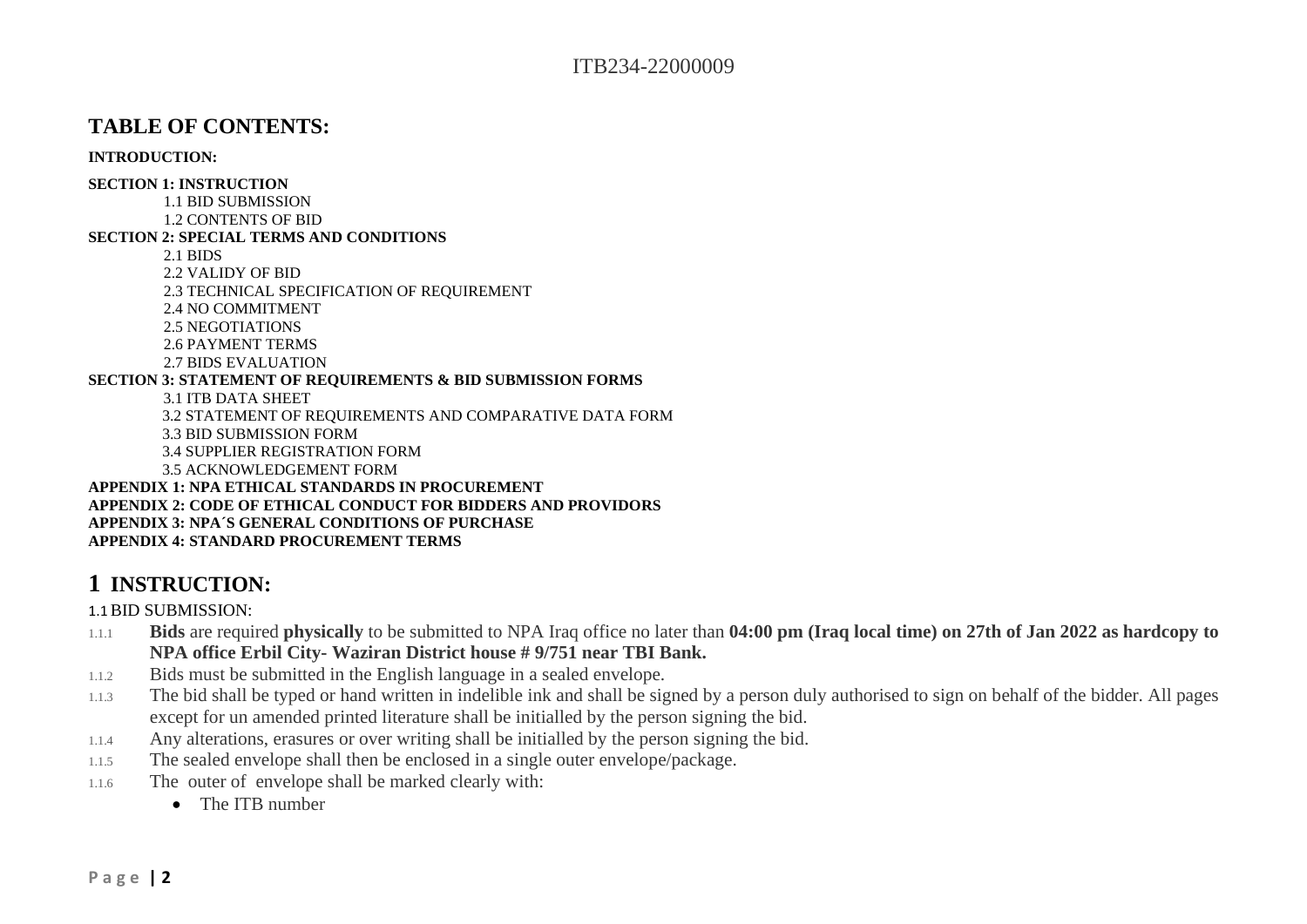- The name of the NPA official/contact person (indicated above)
- The NPA delivery address for bid submissions
- The name and address of the bidding company
- 1.1.7 It is the exclusive responsibility of the bidder to ensure that the sealed envelope/package containing the proposal reaches the above address before the time and date indicated above.
- 1.1.8 All quotations, costs, prices, charges, discounts and other shall be indicated in **USD**
- 1.1.9 Bids delivered to any other NPA office other than specified above will not be accepted.
- 1.1.10 Bids received after the above-mentioned closing time will not be accepted.
- 1.1.11 Bids that are incomplete or illegible will not be accepted
- 1.1.12 Bids may be modified or withdrawn in writing, prior to the closing time as specified in the ITB. Bids may not be modified or withdrawn after that time
- 1.1.13 Opening of bids will take place on the date indicated above by the approved NPA Iraq bid opening committee. No award will be announced at the time of the opening.
- 1.1.14 For queries or questions related to this ITB, please contact the NPA official/contact person as indicated above.

### 1.2CONTENTS OF BID:

### 1.2.1 **Acknowledgement form:**

The acknowledgement form is **required** to be completed by the bidder. If the form is downloaded please return to the E- Mail: **To irag tender dhc@npaid.org** if collected by hand complete and sign at NPA office.

### 1.2.2 **Requirement and comparative data form:**

The requirement and comparative data form shall be completed by the bidder and returned as part of the bid.

### **Bid submission form:**

The bid submission form shall be completed by the bidder and returned as part of the bid

The values entered into the bid submission form shall be the same as indicated in the accompanying official company pro forma invoice.

### 1.2.3 **Suppliers registration form**

The supplier registration form shall be completed by the bidder and returned as part of the bid.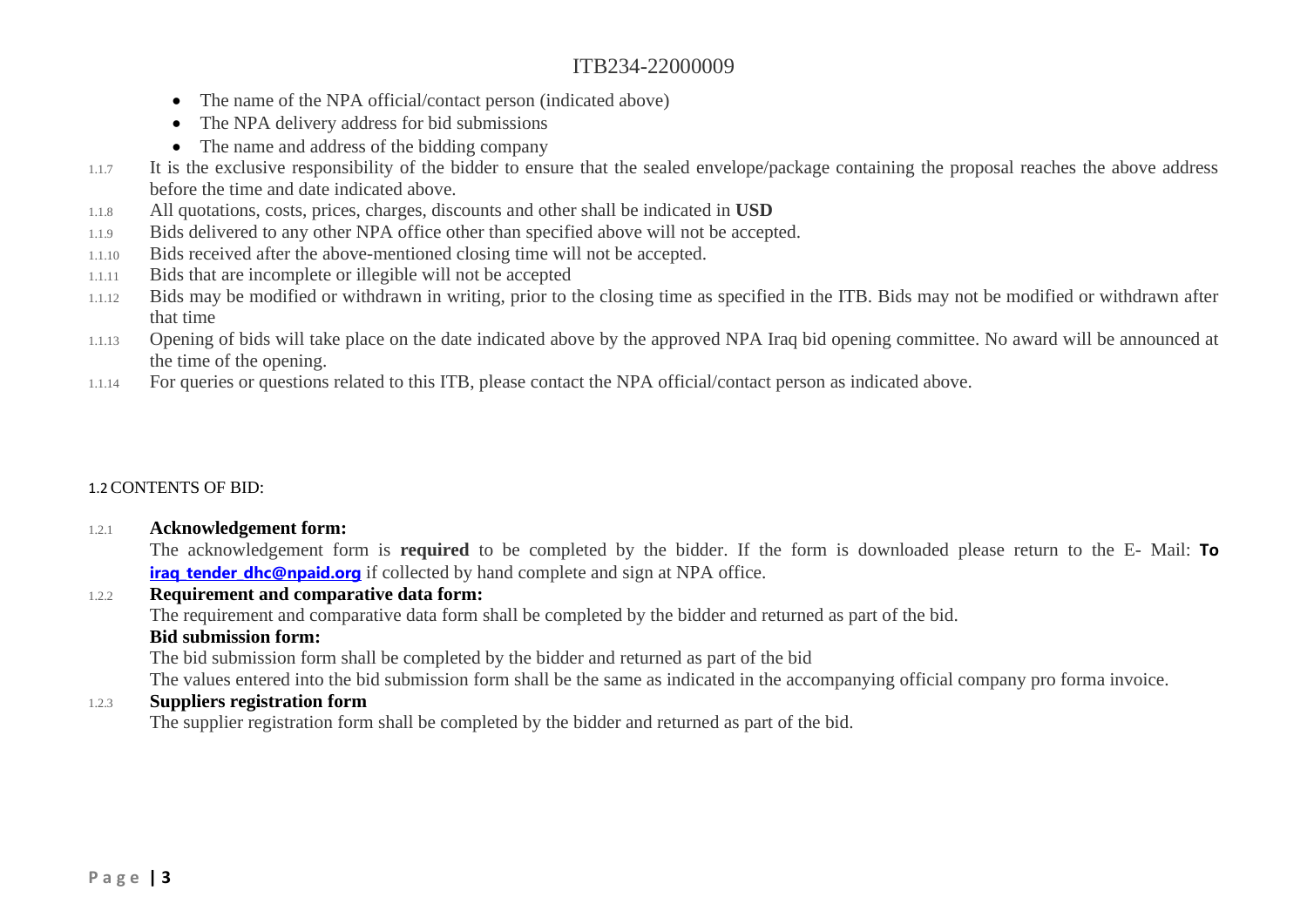# **2 SPECIAL TERMS AND CONDITIONS:**

### $2.1$  BIDS:

- 2.1.1 Bidders must provide all requisite information under this ITB and clearly and concisely respond to all points set out in this ITB.
- 2.1.2 Any Bid which does not fully and comprehensively address this ITB may be rejected.
- 2.1.3 NPA Iraq reserves the right to keep unsuccessful bids after the evaluation process is complete.
- 2.1.4 It is the bidder's responsibility to clearly identify any confidential information contained in the bid so that it may be handled in the proper manner.

### 2.2 VALIDITY OF BID:

2.2.1 The bid shall be valid for minimum 60 Days from the closing date.

### 2.3 TECHNICAL SPECIFICATION OF REQUIREMENT:

2.3.1 Bidders must adhere strictly to all requirements of this ITB. No changes, substitutions or other alterations to the technical specifications of the requirement stipulated in this ITB document will be accepted unless approved in writing by NPA Iraq.

### 2.4 NO COMMITMENT:

- 2.4.1 This ITB does not commit NPA Iraq to award a contract or to pay any costs incurred in the preparation or submission of bids.
- 2.4.2 NPA Iraq reserves the right to reject any or all bids received in response to this ITB.
- 2.4.3 In cases where more than one lot is indicated in the ITB, NPA reserves the right to award any subsequent contract either jointly for all lots or individually per lot.
- 2.4.4 NPA Iraq reserves the right to increase or decrease the unit quantity in any subsequent order by **2**.

### 2.5 NEGOTIATIONS:

2.5.1 NPA Iraq reserves the right to negotiate further with any or all of the proposers in the event that additional information is required, bids are equal in all terms, or for any other reason that is deemed to be in the best interests of NPA Iraq.

### 2.6 PAYMENT TERMS:

- 2.6.1 The NPA Financial Rules and Regulations preclude advance payments or payment by Letters of Credit. Such provisions in a bid will be prejudicial to its evaluation by NPA Iraq.
- 2.6.2 The normal terms of payment by NPA are 30 (thirty) days, upon satisfactory delivery of goods or performance of services. Bidders must therefore clearly specify in their bid the payment terms being offered.

### 2.7BIDS EVALUATION:

The evaluation shall be conducted in three sequential stages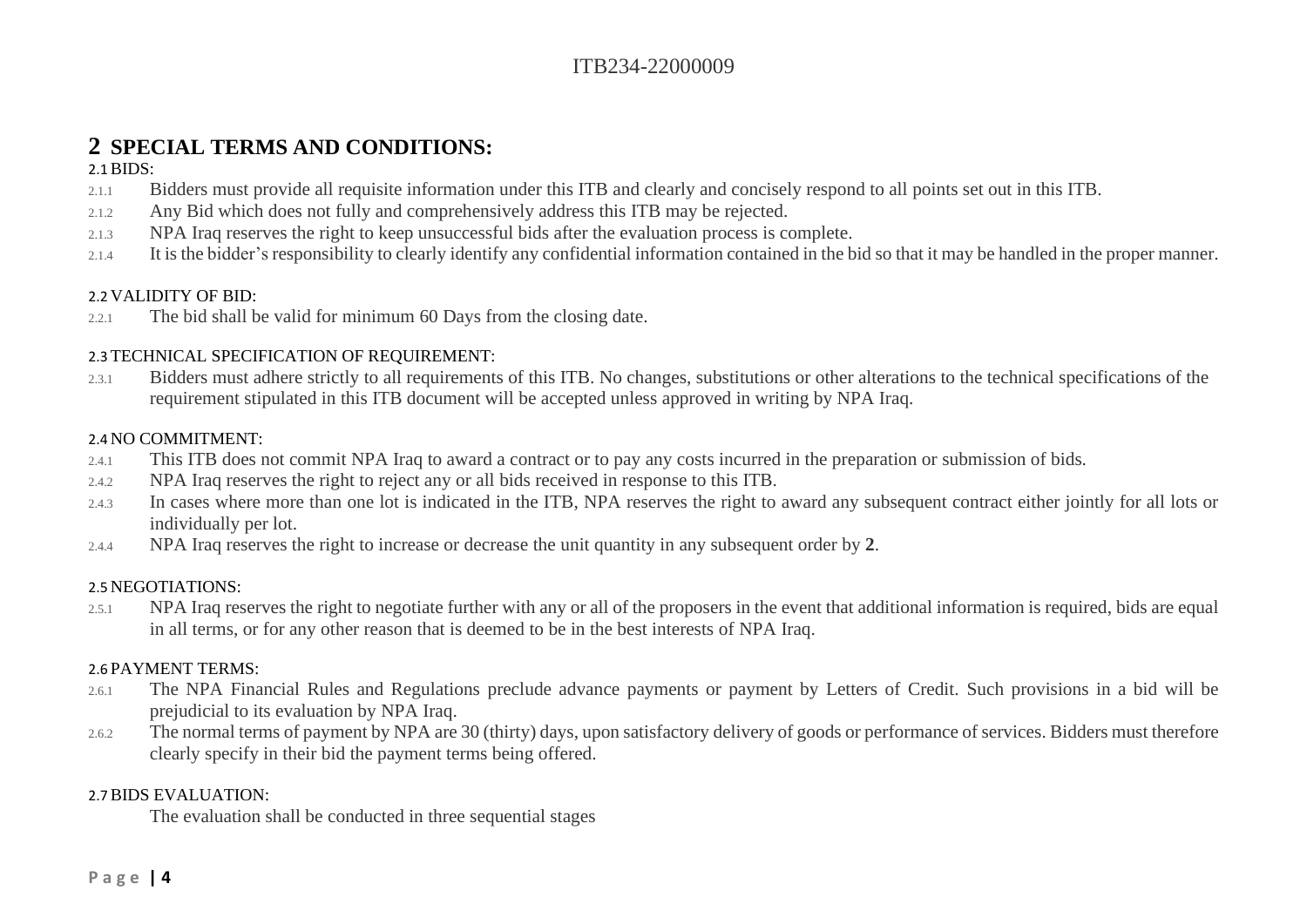### *2.7.1 Stage one:*

Preliminary examination to determine the eligibility of the bidder and the administrative compliance and responsiveness of the bids received. Eligibility will be determined by the proper submission of all requested documentation. This will be on Pass/Fail basis

### *2.7.2 Stage two:*

Bids that pass stage one will then be subject to a technical evaluation which shall determine the technical compliance of the goods/services offered in the bid compared with the stated requirements as detailed in the ITB. In the case that the ITB stipulates strict technical specification, this will be on Pass/Fail basis.

In the case that only general or no technical specifications are stipulated in the ITB, the goods or services offered in the proposal shall be evaluated in comparison to a known common standard.

### *2.7.3 Stage three:*

Bids that have reached this stage will be subject to a formal, substantive and financial assessment. Although price is an important factor it is not the only consideration in evaluating responses to this ITB.

Detailed evaluation will include the following criteria and a decision leading to a final selection or award may take several weeks. The evaluation will consider, but is not limited to the following:

- Price
- Quality of service
- Delivery duration
- Privouse experience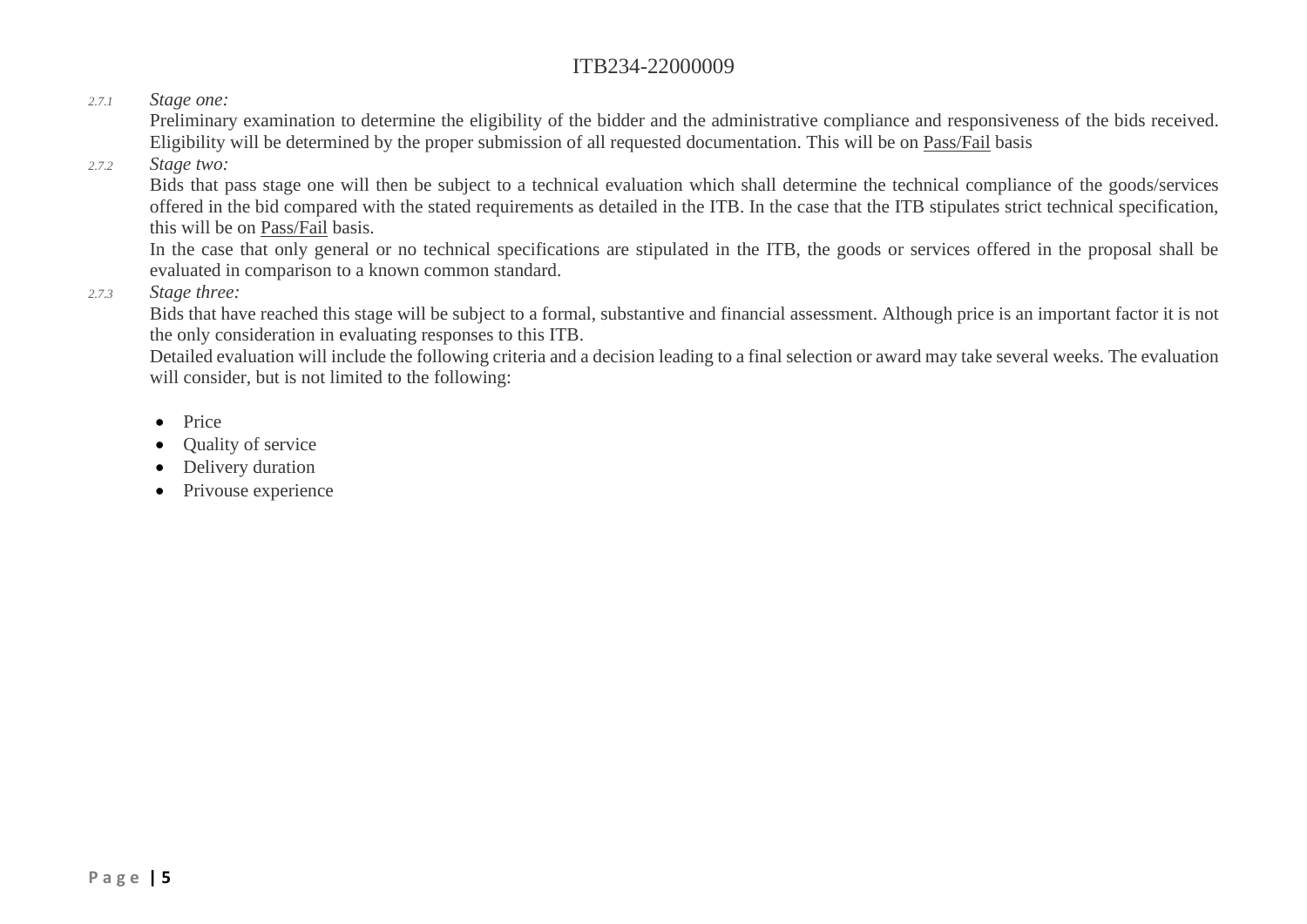# **3 STATEMENT OF REQUIREMENTS & BID SUBMISSION FORMS**

### 3.1 ITB DATA SHEET:

| Procurement Reference Number:              | ITB234-22000009                                                                                                                     |
|--------------------------------------------|-------------------------------------------------------------------------------------------------------------------------------------|
| Name And Address of Procurement<br>Entity: | Logistics Department/Norwegian People's Aid<br>Address: Erbil - Waziran District house #9/751 near TBI Bank.                        |
| Subject of ITB:                            | Travel Agency for Norwegian People's Aid (NPA) in Erbil                                                                             |
| Lots:                                      | 13                                                                                                                                  |
| Questions/Clarifications:                  | <b>NPA Logistic Office</b>                                                                                                          |
| Mode Of Communication:                     | To: <i>iraq tender dhc@npaid.org</i>                                                                                                |
| Bid Language:                              | <b>English</b>                                                                                                                      |
| <b>Bid Currency:</b>                       | <b>USD</b>                                                                                                                          |
| <b>Additional Documentation Required:</b>  | <b>Company registration and tax clearance</b>                                                                                       |
| <b>Bid Validity:</b>                       | 60 days from the bid closing date                                                                                                   |
| Authorisation:                             | The written confirmation of the authorisation to sign on behalf of the proposer shall consist of Power of<br>Attorney or equivalent |
| Delivery Address For Bid Submissions:      | Logistics Department/Norwegian People's Aid                                                                                         |
|                                            | Address: Erbil - Waziran District house #9/751 near TBI Bank.                                                                       |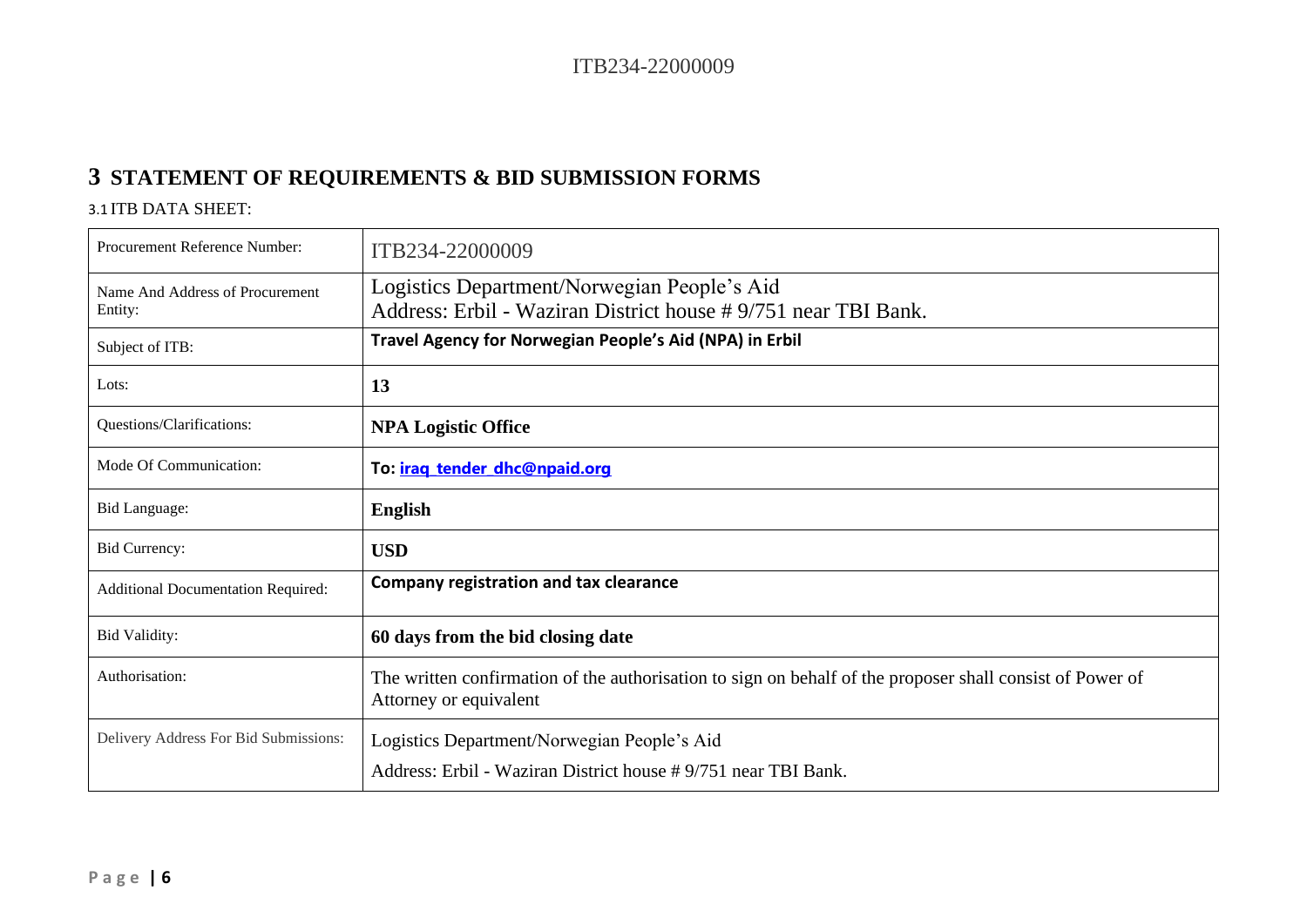| Legal: | Any disputes arising from this process shall be settled according to and by means of the Laws and judicial |
|--------|------------------------------------------------------------------------------------------------------------|
|        | system of Iraq.                                                                                            |

### 3.2 STATEMENT OF REQUIREMENTS AND COMPARATIVE DATA FORM

| #    | Description of Good / Service for bid                             | Summary of the requested good /service    | Location                                     | <b>Total Price (USD)</b> |
|------|-------------------------------------------------------------------|-------------------------------------------|----------------------------------------------|--------------------------|
| Lot1 | <b>Travel Agency for Norwegian</b><br>People's Aid (NPA) in Erbil | Please see attached ToR, for more details | Please see attached<br>ToR, for more details |                          |
|      |                                                                   |                                           | <b>Total Amount (USD)</b>                    |                          |

- Delivery Duration: \_\_\_\_\_\_\_\_\_\_\_\_\_\_\_\_\_\_\_\_\_\_\_
- Bid is valid for: \_\_\_\_\_\_\_\_\_\_\_\_\_\_\_\_\_\_\_\_\_\_ (Minimum 60 days)
- Payment Terms: NPA will pay every end of month by cheaque or bank transfer.
- Currency of Bid: **USD**

**\* Price should be quoted as single amount included any other related fees to the location metioned on ToR.**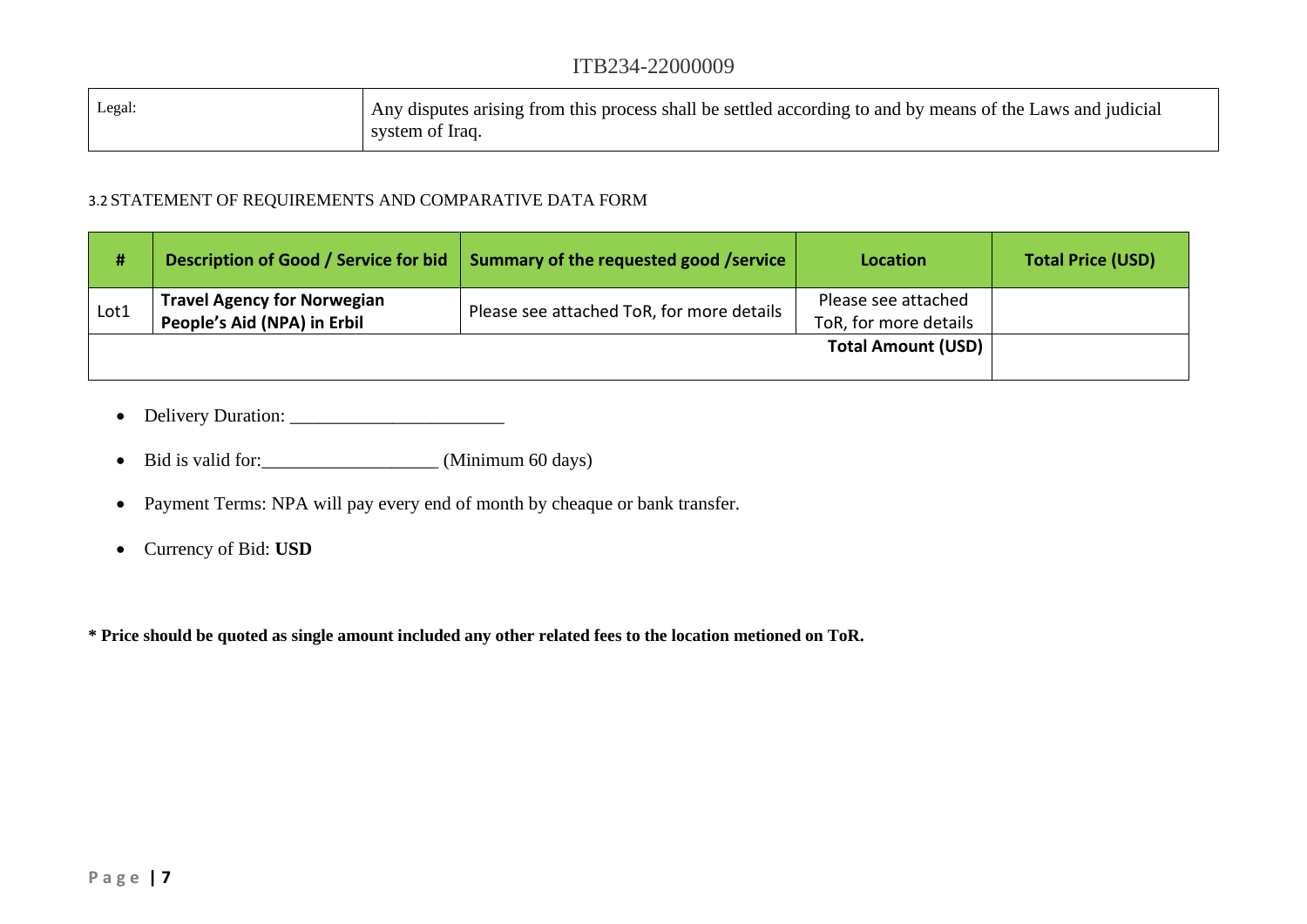#### 3.3BID SUBMISSION FORM:

ITB Ref No: ITB234-22000009 Bid Submission Date………………………...

- To: Norwegian Peoples Aid,
- We, the undersigned, declare that:
- (a) We understand and accept without reservation all terms, conditions and instruction as described within this ITB.
- (b) We undertake to abide by the Code of Ethical Conduct for Bidders and Providers during the ITB process and the execution of any resulting contract.
- (c) Neither ourselves nor any affiliates are involved in the manufacture or distribution of Landmines.
- (d) Neither ourselves nor any affiliates are engaged in the exploitation of child labour.
- (e) We understand that NPA Iraq is not bound to accept the bid which includes the lowest price.
- (f) We understand that NPA Iraq is not bound to accept any bid resulting from this process.

*Name: ………………………… Position held: ………………………Signature:………..………*

Duly authorised to sign the bid for and on behalf of:

…………………………………………………………………………………

Dated on \_\_\_\_\_\_\_\_\_\_\_\_ day of \_\_\_\_\_\_\_\_\_\_\_\_\_\_\_\_\_\_, \_\_\_\_\_\_\_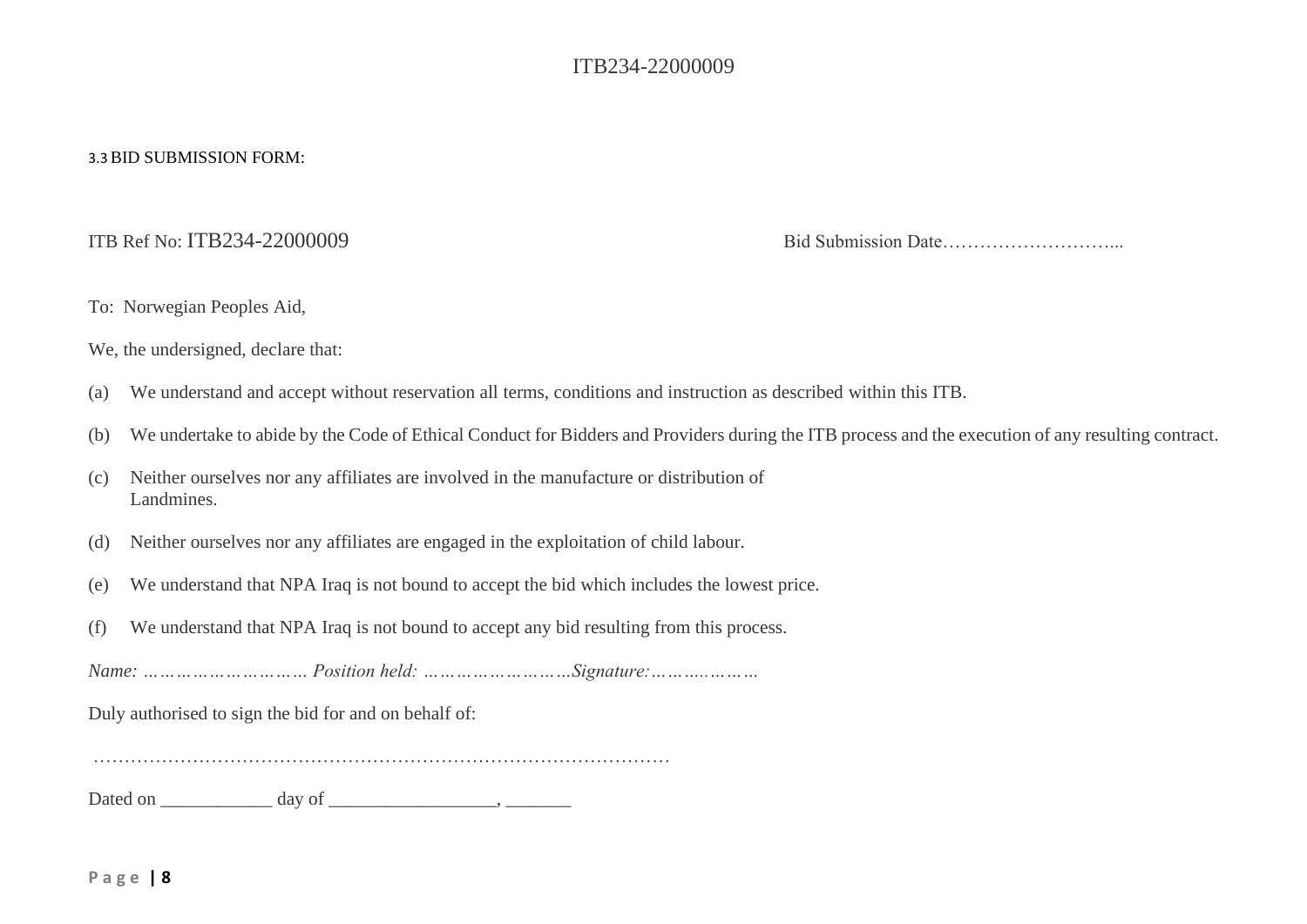### 3.4 SUPPLIER REGISTRATION FORM:

| <b>Section 1: Company Details and General Information</b>                              |                                    |  |  |
|----------------------------------------------------------------------------------------|------------------------------------|--|--|
| 1. Name of company:                                                                    |                                    |  |  |
| 2. Street address:                                                                     | 3. PO Box and mailing address      |  |  |
| City:<br>Post code:                                                                    |                                    |  |  |
| Country:                                                                               |                                    |  |  |
| 4. Tel:                                                                                | 6. Fax:                            |  |  |
| 5. E-mail                                                                              | Website:<br>7.                     |  |  |
| 8. Contact person:                                                                     |                                    |  |  |
| 9. Position held within company:                                                       |                                    |  |  |
| 10. Parent company legal name:                                                         |                                    |  |  |
| 11. Subsidiaries, associates, and or representatives (list to be attached if required) |                                    |  |  |
| 12. Type of business:                                                                  |                                    |  |  |
| 13. Nature of business:                                                                |                                    |  |  |
| Manufacturer__________ Authorised agent/trader__________ Consultants________           |                                    |  |  |
|                                                                                        |                                    |  |  |
| 14. Year established:                                                                  | 15. Number of full time employees: |  |  |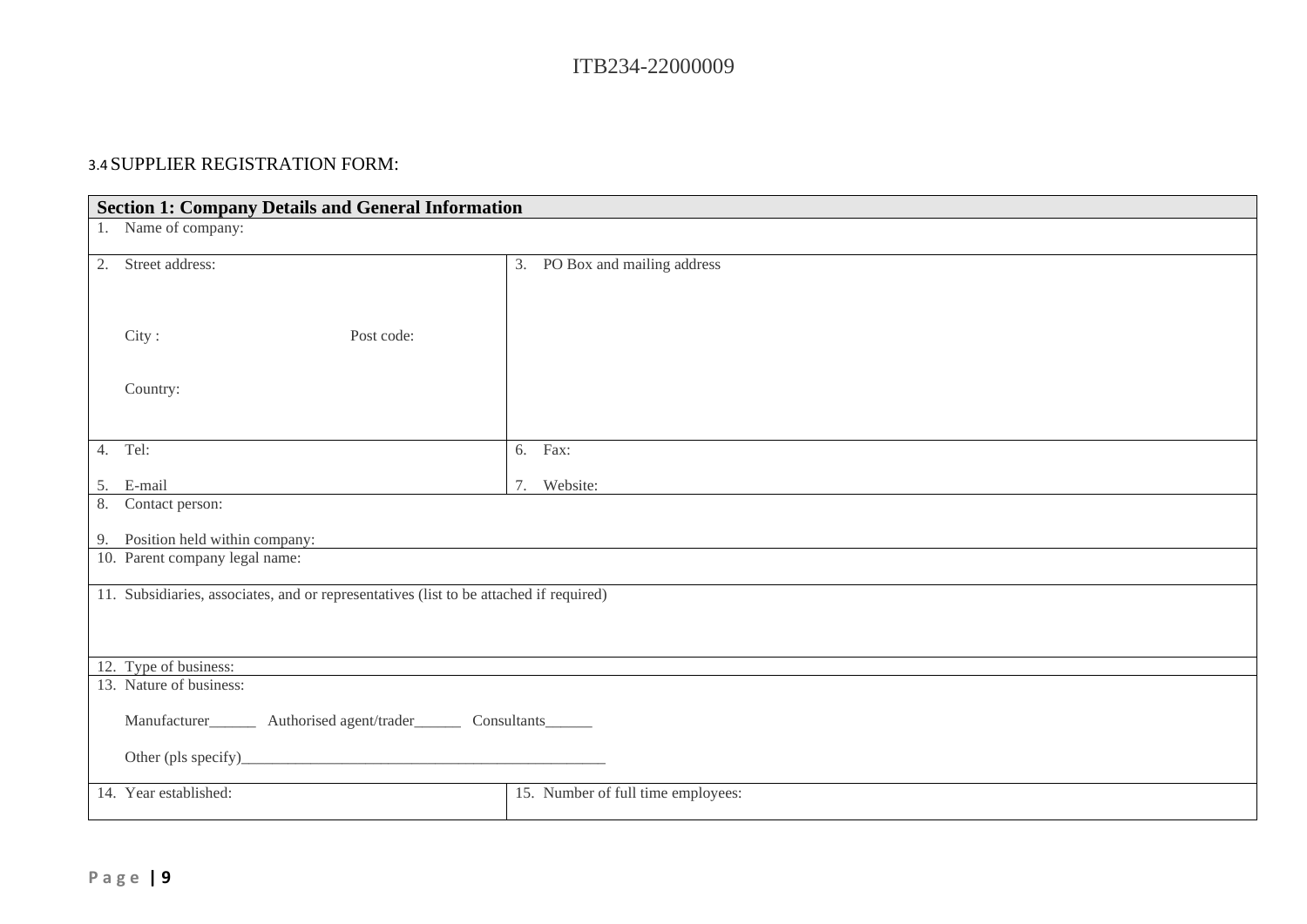| 16. Company registration No:                                                                                                            |                      | 17. VAT No/Tax ID: |               |
|-----------------------------------------------------------------------------------------------------------------------------------------|----------------------|--------------------|---------------|
| 18. Working languages:                                                                                                                  |                      |                    |               |
| 19. Additional information: Please write if you have other offices in all around Iraq with Contact information and representative names |                      |                    |               |
| City:                                                                                                                                   | Representative name: | Phone Number:      | Email Adress: |

| <b>Section 2: Company Financial Information:</b>                                             |               |  |  |
|----------------------------------------------------------------------------------------------|---------------|--|--|
| 20. Bank name:                                                                               | Address:      |  |  |
|                                                                                              |               |  |  |
| Swift/BIC/address                                                                            |               |  |  |
| Bank account number:                                                                         | Account name: |  |  |
|                                                                                              |               |  |  |
| <b>Section 3: Information on Goods and Services Offered:</b>                                 |               |  |  |
| 21. Quality assurance information (e.g. copy of latest ISO certification or equivalent):     |               |  |  |
| 22. Please list any international offices /representation:                                   |               |  |  |
|                                                                                              |               |  |  |
| 23. For goods only: do those offered for supply comply with international quality standards: |               |  |  |
| Yes<br>NO <sub>1</sub><br>Comment                                                            |               |  |  |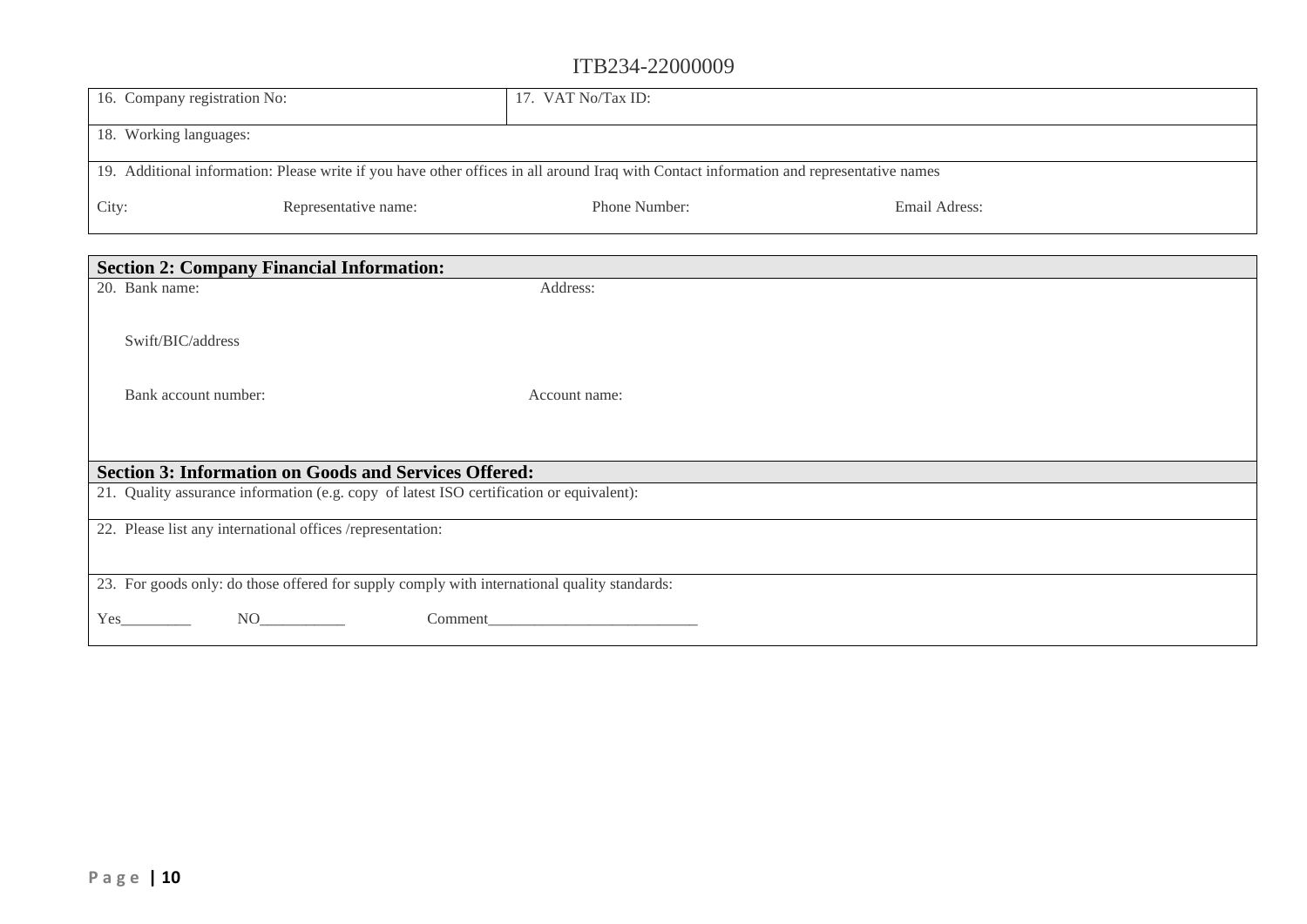|                         | 24. List of previous experience with NGO's or Government: |            |                |                                                         |
|-------------------------|-----------------------------------------------------------|------------|----------------|---------------------------------------------------------|
| No.                     | <b>Project Name:</b>                                      | NGO's name | Reference name | Reference contact details<br><b>Email/Phone Number.</b> |
|                         |                                                           |            |                |                                                         |
| $\overline{2}$          |                                                           |            |                |                                                         |
| $\overline{\mathbf{3}}$ |                                                           |            |                |                                                         |
| $\overline{\mathbf{4}}$ |                                                           |            |                |                                                         |
| 5                       |                                                           |            |                |                                                         |
| 6                       |                                                           |            |                |                                                         |
| $\overline{7}$          |                                                           |            |                |                                                         |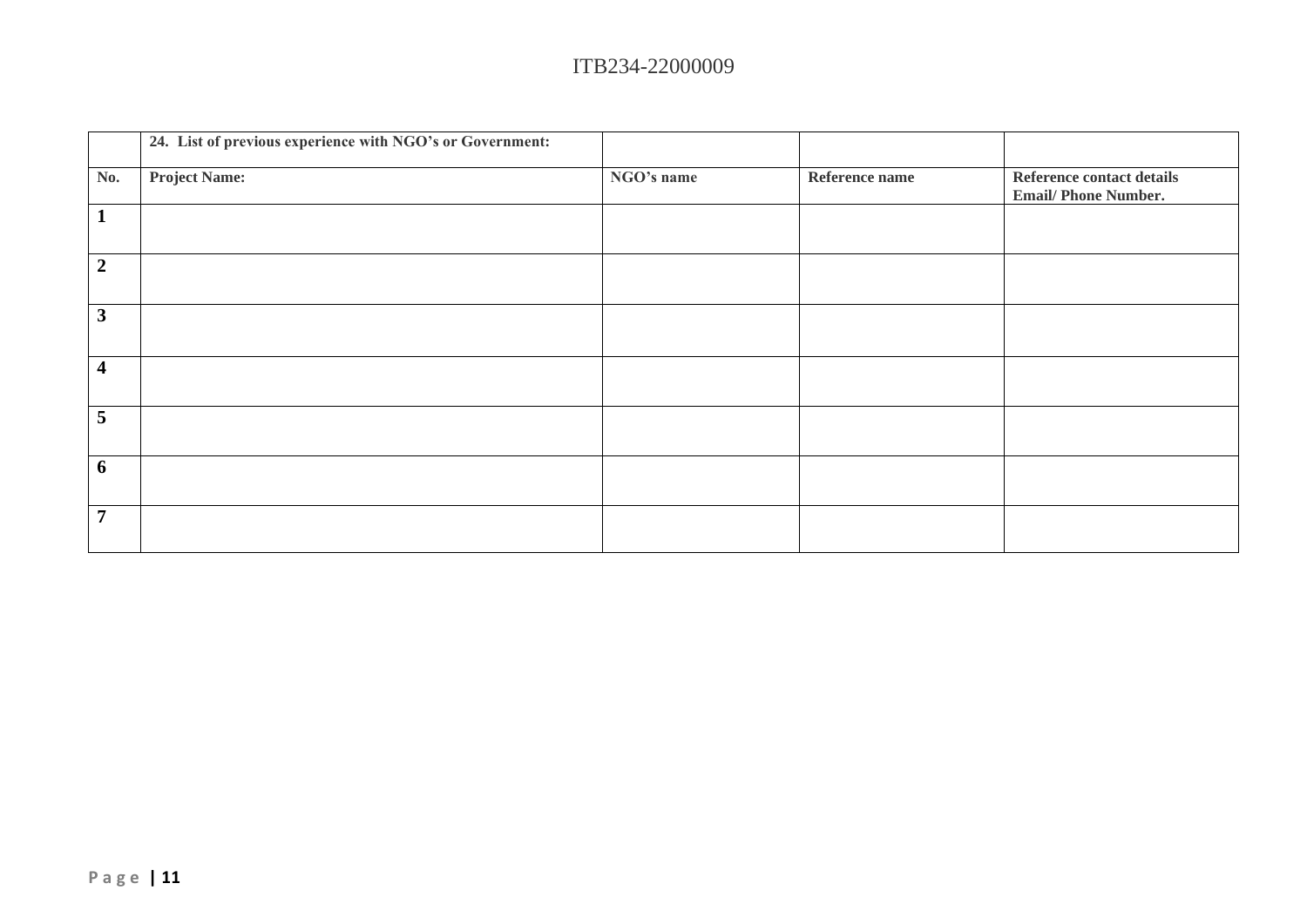|               | <b>Section 4: Information on Prior Experience:</b> |       |                 |              |  |
|---------------|----------------------------------------------------|-------|-----------------|--------------|--|
|               | 25. Recent major contracts with UN or NGO:         |       |                 |              |  |
| Organisation: | Value/Currency:                                    | Year: | Goods/Services: | Destination: |  |

| <b>Section 5: Other:</b>                                                                                                                                                                                                             |
|--------------------------------------------------------------------------------------------------------------------------------------------------------------------------------------------------------------------------------------|
| 26. Does the company have a written statement of its environmental policy? If yes pls attach copy.                                                                                                                                   |
| Yes<br>No new years of the New York of the New York of the New York of the New York of the New York of the New York o                                                                                                                |
| 27. Does the company have a written statement of its ethical policy? If yes pls attach copy.                                                                                                                                         |
| $Yes$ <sub>_______</sub>                                                                                                                                                                                                             |
| 28. List any National or International trade or professional organisations of which the company is a member.                                                                                                                         |
|                                                                                                                                                                                                                                      |
|                                                                                                                                                                                                                                      |
| 29. Certification:                                                                                                                                                                                                                   |
| I the undersigned hereby accept the NPA standard procurement terms as provided and confirm that the information provided in this form is correct. In the event of major changes<br>new details will be provided as soon as possible. |
| Position held within the company:<br>Name:                                                                                                                                                                                           |
|                                                                                                                                                                                                                                      |
| Signature:<br>Date:                                                                                                                                                                                                                  |
|                                                                                                                                                                                                                                      |
| Note:                                                                                                                                                                                                                                |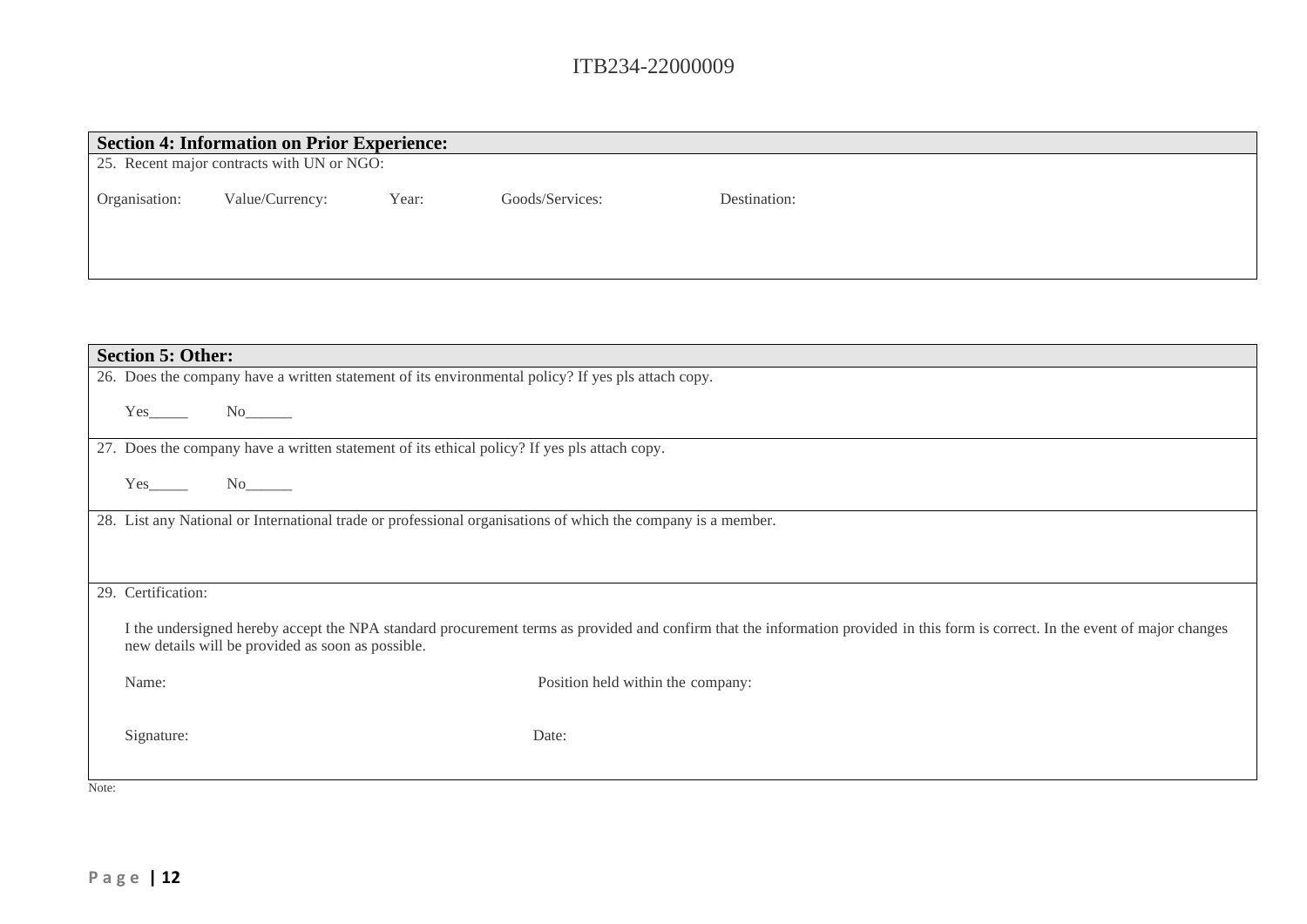Please be informed that Norwegian Peoples Aid has decided not to do business with companies or any of their affiliates or subsidiaries, which engage in practice inconsistent with the rights set forth in the UN and ILO convention as stated in the Ethical Trade Initiative. Any supplier or sub contractor to NPA accepts by signing this document the right for NPA to conduct unexpected inspections or audits to ensure the follow up of the principles.

### 3.5 **AKNOWLEDGEMENT FORM:**

|--|--|

Position held within company: ………………………….

Contact number: …………………………………

Mobile number: …………………………………..

Email address: ……………………………………

Company name: ………………………………….

Address: ………………………………………..

Tel No …………………………. Fax No ………………… Website ..........................

I hereby declare that ……..........will submit a proposal based on the requirements laid out in ITB234-22000009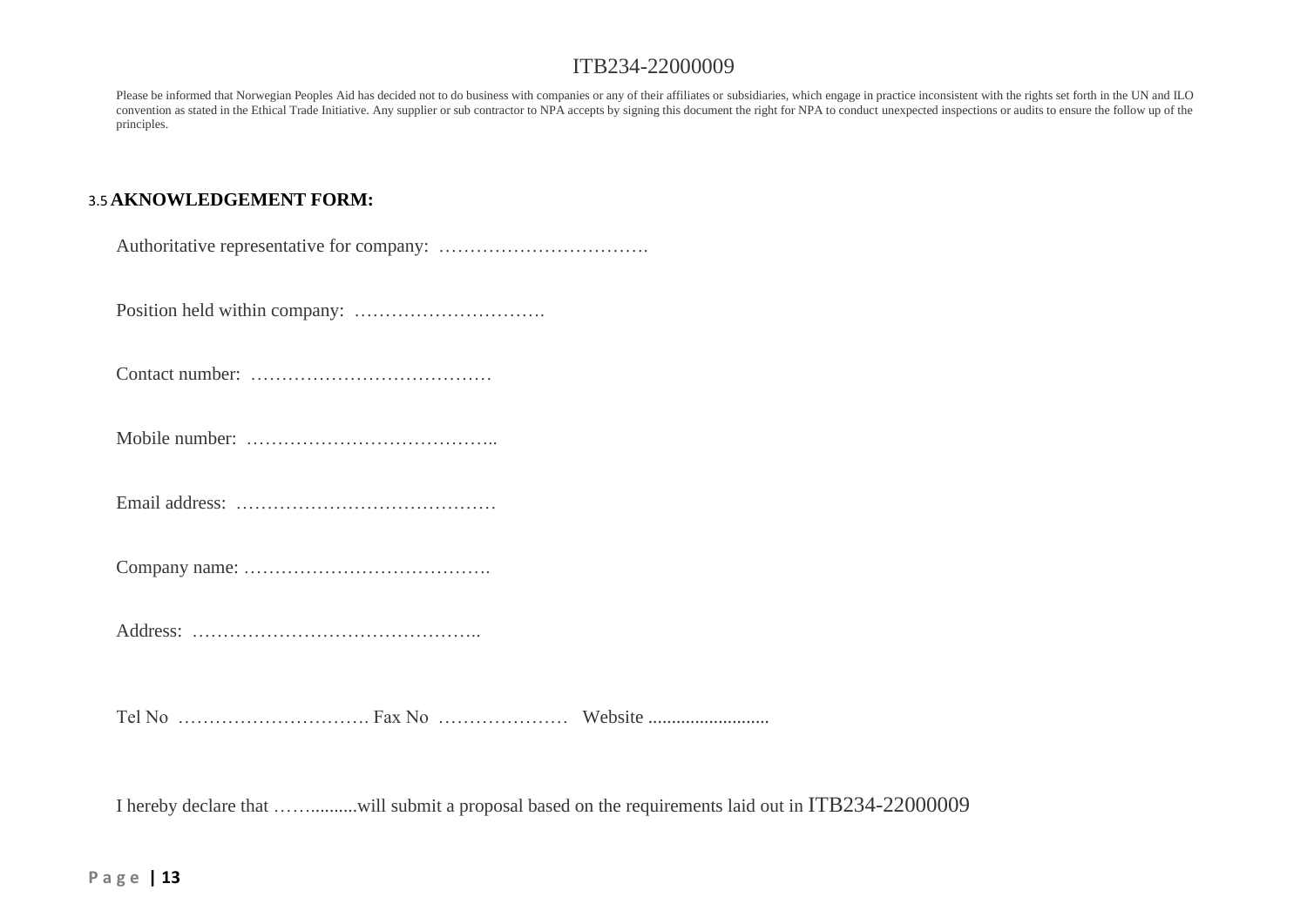Signature Company stamp

# **APPENDIX 1.**

# **NPA Ethical standard**

### **1. Forced/slave labour** *(ILO Conventions nos. 29 and 105)*

- 1.1 No form of forced labour, slave labour or involuntary labour is to take place.
- 1.2 Workers shall not have to hand in deposits, identity papers or passports to the employer and shall be free to terminate the employment with a reasonable period of notice.

### **2. Labour unions and collective bargaining** *(ILO Conventions nos. 87, 98 and 135 and 154)*

- 2.1 Workers shall, with no exceptions, have the right to join or establish labour unions of their own choice, and to engage in collective bargaining.
- 2.2 The employer shall not discriminate against labour union representatives, or prevent them from engaging in work for the labour union.
- 2.3 If these rights are limited by law, the employer shall facilitate, and under no circumstances prevent, parallel mechanisms for free and independent organising and bargaining.

# **3. Child labour** *(UN Convention on the Rights of the Child, ILO Conventions nos. 138, 182 and 79 and ILO Recommendation no. 146)*

- 3.1 Children below the age of 18 shall not perform work that endangers their health or safety, including working at night.
- 3.2 Children below the age of 15 (14 or 16 in some countries) shall not perform work that may harm their education.
- 3.3 New recruitment of child workers in violation of the above-mentioned conventions is unacceptable. If such child labour is already taking place, efforts must be made to phase this out quickly. At the same time, conditions must be put in place to give the children the opportunity to meet their subsistence requirements and to get an education until the child has reached the statutory school-leaving age.

# **4. Discrimination** *(ILO Conventions nos. 100 and 111 and the UN Convention on the Elimination of Discrimination against Women)*

- 4.1 No form of discrimination based on ethnicity, religion, age, disability, gender, marital status, sexual orientation, labour union membership or political affiliation shall take place in the labour market.
- 4.2 Protection must be established against sexually intrusive, threatening, abusive or exploitative behaviour and against discrimination or dismissal on unjustifiable grounds such as marriage, pregnancy, parenthood or HIV status.

# **5. Brutal treatment**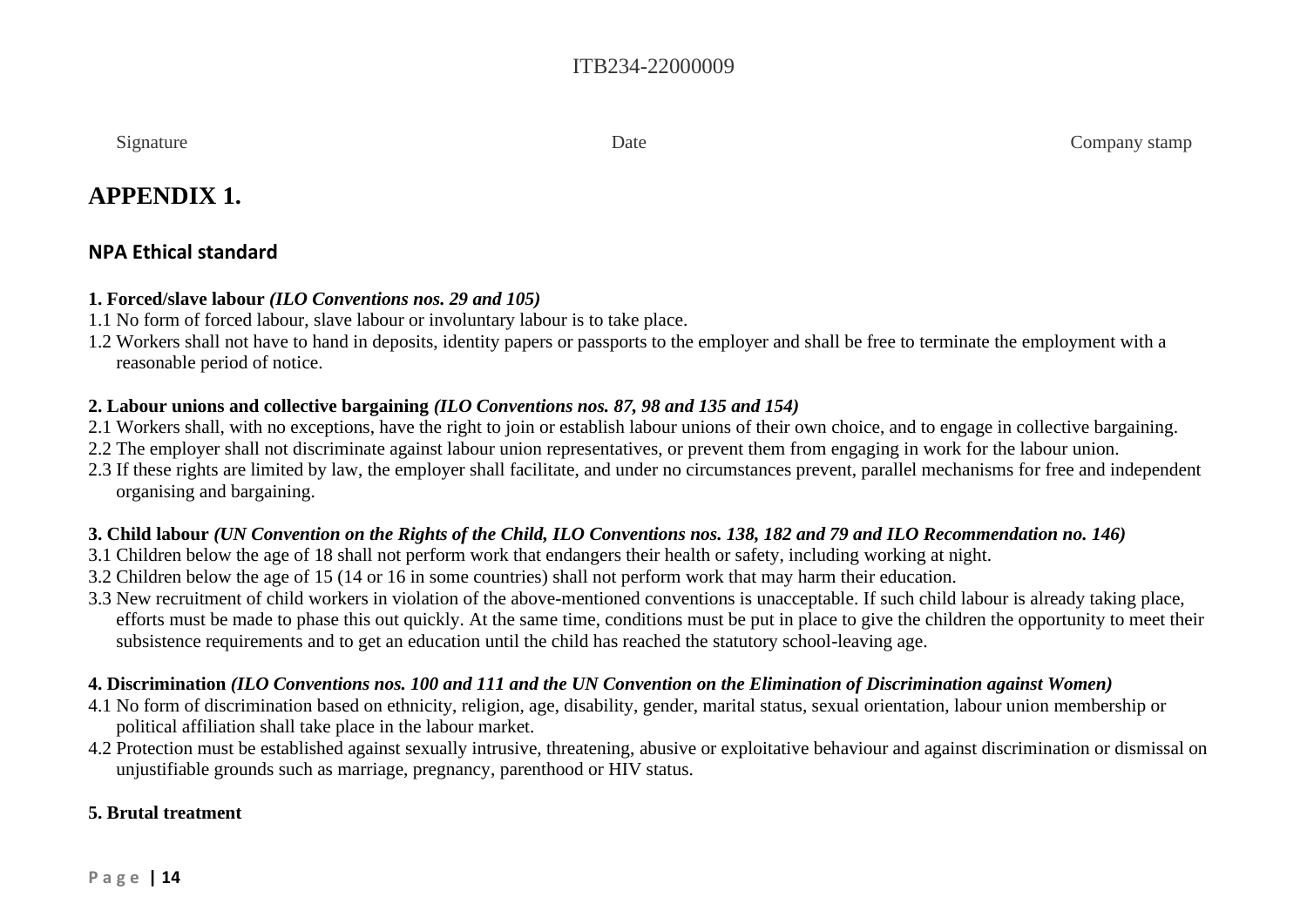5.1 Physical abuse or punishment, or the threat of physical abuse, shall be prohibited. The same applies to sexual or other abuse, and various forms of humiliations.

### **6. Health, safety and the environment** *(ILO Convention no. 155 and Recommendation no. 164)*

- 6.1 Work must be undertaken to ensure that workers have a safe and healthy working environment. Necessary measures must be implemented to prevent and minimise accidents and negative health effects as a result of, or related to, conditions in the work place.
- 6.2 Workers must receive regular and documented training in health and safety. Health and safety training must be repeated for new employees.
- 6.3 Workers must have access to clean sanitation facilities and safe drinking water. If relevant, the employer must also ensure access to facilities for safe food storage.
- 6.4 If the employer provides accommodation, this must be clean, safe and adequately ventilated, with access to clean sanitation facilities and safe drinking water.

### **7. Wages** *(ILO Convention no. 131)*

- 7.1 Workers' wages must at minimum comply with national minimum wage provisions or industry standards, and must always be sufficient to cover basic needs and a bit extra for savings or unforeseen expenses.
- 7.2 Wage conditions and the payment of wages must be stipulated in writing before work commences. The agreement must be understandable to the worker.
- 7.3 Wage deductions as a disciplinary reaction shall not be permitted.

### **8. Working hours** *(ILO Conventions nos. 1 and 14)*

- 8.1 The working hours shall comply with national law or industry standards, and shall not exceed the working hours stipulated in applicable international conventions. It is recommended that the working hours per week do not exceed 48 hours (8 hours per day).
- 8.2 Workers must have at least one day off a week.
- 8.3 Overtime must be limited. It is recommended that maximum 12 hours of overtime a week be permitted.
- 8.4 Workers must receive overtime pay, at minimum in accordance with applicable law.

### **9. Ordinary employment**

- 9.1 Obligations to workers stipulated in international conventions and/or national laws and regulations about ordinary employment, shall not be circumvented by the use of short-term contracts (such as the use of contract workers, casual workers and day labourers), subcontractors or other employment relationships.
- 9.2 All workers are entitled to an employment contract in a language they understand.
- 9.3 Apprenticeship programmes shall be clearly defined in terms of their duration and content.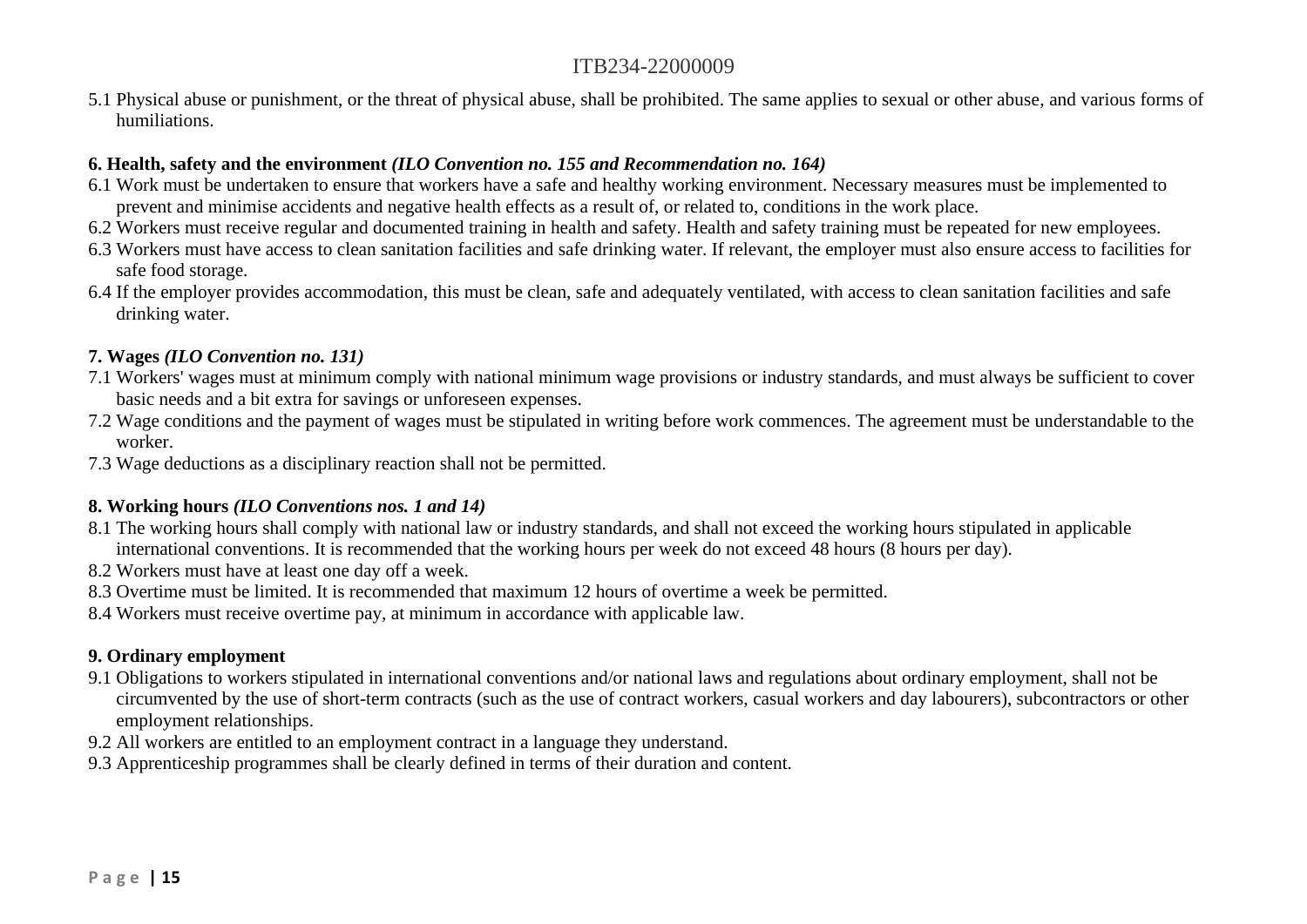### *ISSUES OUTSIDE OF THE WORKPLACE*

### **10. Indigenous and tribal peoples (ILO Convention 169) and marginalised groups**

- 10.1 The production, and the extraction of raw materials for production, shall not contribute to the destruction of the resource and income basis for indigenous and tribal peoples and other marginalised groups, by for instance occupying large areas of land or other natural resources on which these people and populations depend.
- 10.2 In their production, actions, investments or commercial projects, any business partner, subcontractor or subsidiary shall respect the principle of free, prior and informed consent (FPIC), which states that indigenous and tribal communities have the right to give or withhold consent to proposed projects that can affect the land they usually own, occupy or otherwise use.

### **11. The environment**

- 11.1 Environmental measures must be considered for the entire production and distribution chain, from the production of raw materials to the sale of the final product. The goal shall be to protect the local, regional and global environment. The local environment at the place of production shall not be overexploited or harmed by pollution.
- 11.2 National and international environmental legislation and regulations must be complied with.
- 11.3 Relevant emission permits must be obtained where necessary.
- 11.4 Hazardous chemicals and other substances must be handled in a responsible manner.

### **12. Supplier routines and follow-up**

Management systems are central to the implementation of standards for ethical trade. The Norwegian People's Aid encourages our suppliers to establish systems and routines that support the implementation of these:

- The supplier appoints a person central in its organisation to be responsible for the implementation of the ethical guidelines in the supplier's own enterprise and its supply chain.
- The supplier makes the guidelines known to all relevant sections of its enterprise.
- Unless agreed upon in advance, the supplier obtains consent from the Norwegian People's Aid before subcontracting its production or parts of its production.
- The supplier must know where goods ordered by the Norwegian People's Aid are produced.

### **13. Respect for human rights and international humanitarian law**

On 16 June 2011, the UN Human Rights Council adopted the Guiding Principles for the implementation of the UN's *"Protect, Respect and Remedy"* framework. The UN Principles provide an authoritative global standard to prevent and handle the risk of negative human rights effects from business activities.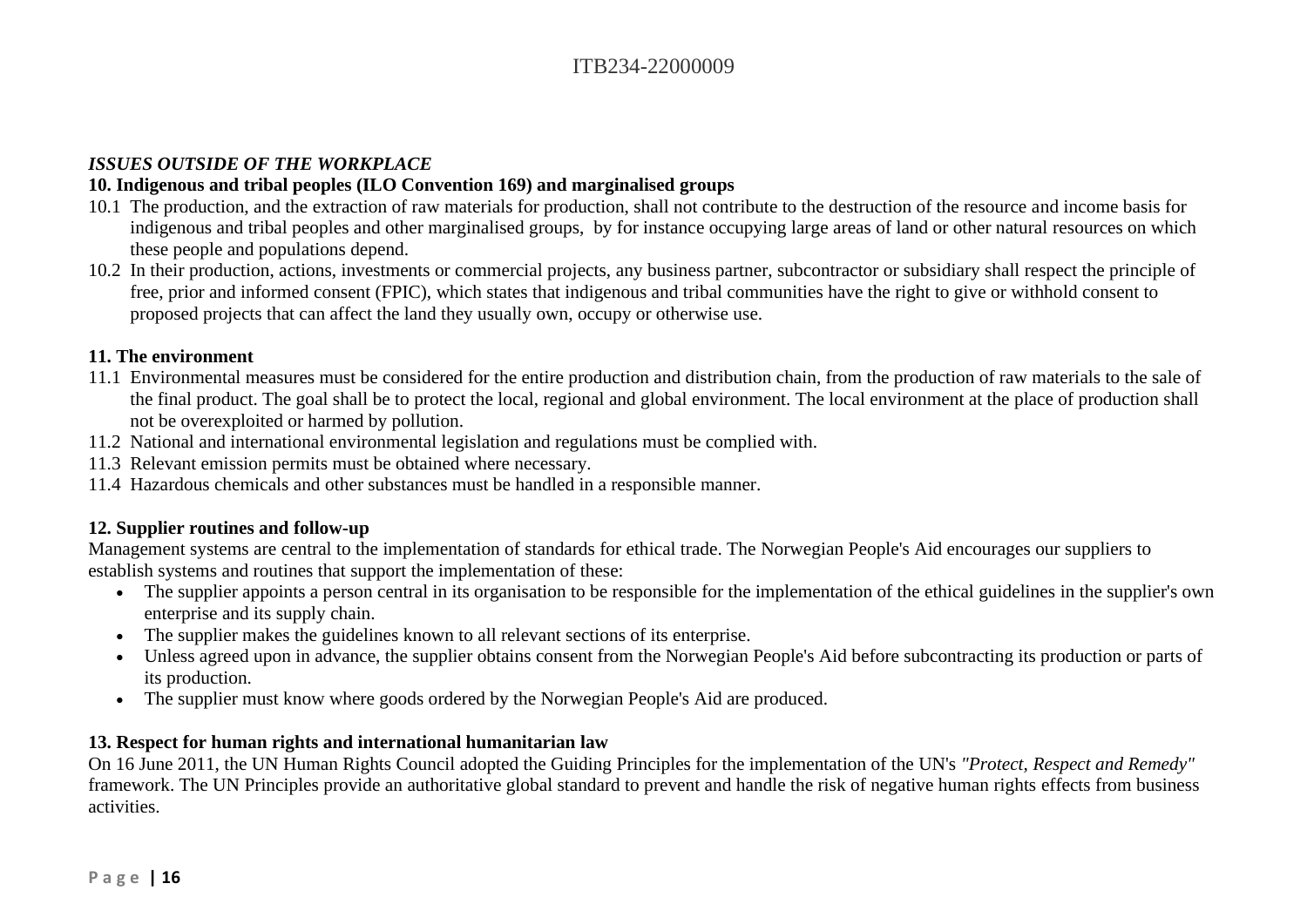Guiding Principles detail the significance of the enterprise's responsibility to respect human rights, which is also an important part of Principle 1 of the Global Compact, which encourages enterprises to support and respect the protection of internationally recognised human rights.

In line with these principles, the Norwegian People's Aid expects all suppliers to respect internationally recognised human rights. The guiding principles specifically state that: "Moreover, in situations of armed conflict enterprises should respect the standards of international humanitarian law", and the Norwegian People's Aid expects our suppliers to respect the standards of international humanitarian law in situations where these apply.

#### **14. Corruption**

All forms of bribery are unacceptable, including the use of alternative channels to secure illegitimate private or work-related advantages for customers, agents, contractors, suppliers or their employees, as well as for civil servants.

#### **Auditing and monitoring**

In order to assess suppliers' compliance with this standard, the Norwegian People's Aid will perform audits, which will be carried out either by our own employees or by a third party. We reserve the right to monitor compliance with the standards by performing systematic, unannounced or announced inspections, carried out by Norwegian People's Aid staff or by independent auditors.

#### **Corrective measures and failure to comply**

The Norwegian People's Aid expects all of our suppliers and business partners to respect these ethical standards in their operations and production. We are fully aware that all of our expectations cannot be met immediately, but we expect that the supplier will follow up any deviations identified at startup with concrete corrective measures. If deviations or repeated violations of the standards continue without corrective measures being completed by the supplier, we consider the Norwegian People's Aid to have the right and duty to terminate the cooperation with the supplier.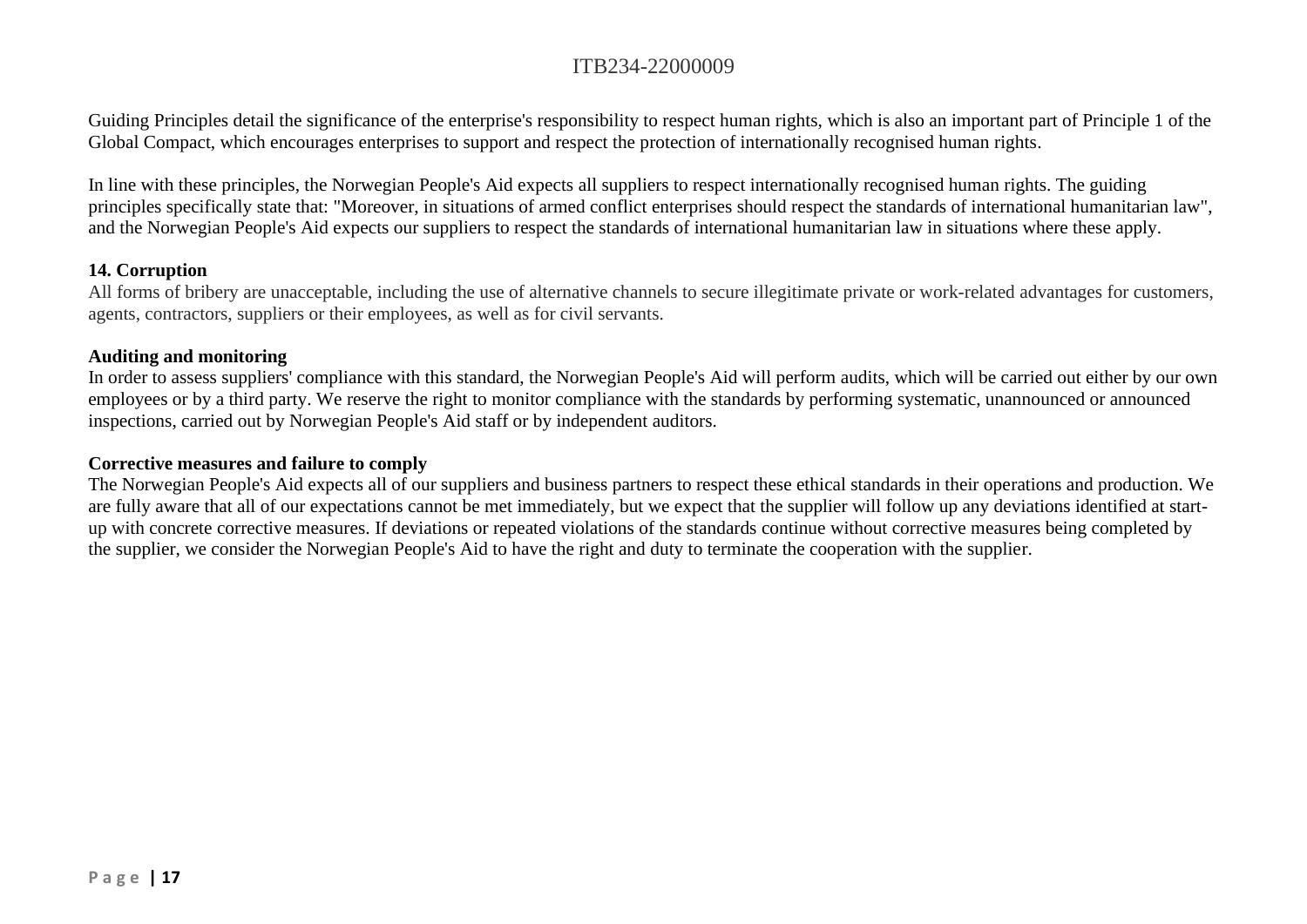# **APPENDIX 2.** CODE OF ETHICAL CONDUCT FOR BIDDERS AND PROVIDERS

### ETHICAL PRINCIPLES:

Bidders and providers shall at all times-

- Maintain integrity and independence in their professional judgement and conduct
- Comply with this policy and internationally accepted ethical standards in procurement
- Avoid associations with businesses and organisations which are in conflict with this code.

### STANDARDS:

Bidders and providers shall-

Strive to provide works, services and supplies of high quality and accept full responsibility for all works, services or supplies that they provide. Comply with the professional standards of their industry or of any professional body of which they are members.

### CONFLICT OF INTEREST:

Bidders and providers shall not accept contracts which would constitute a conflict of interest with, any prior or current contract with any procuring entity. Bidders and providers shall disclose to all concerned parties those conflicts of interest that cannot reasonably be avoided or escaped.

### CONFIDENTUALLY AND ACCURACY OF INFORMATION:

Information given by bidders and providers in the course of procurement processes or the performance of contracts shall be true, fair and not designed to mislead.

Providers shall respect the confidentiality of information received in the course of performance of a contract and shall not use such information for personal gain.

### GIFTS AND HOSPITALITY:

Bidders and providers shall not offer gifts or hospitality directly or indirectly, to any NPA staff.

### FRAUDULENT PRACTICES:

Bidders and providers shall not-

Collude with other businesses and organisations with the intention of depriving a procuring entity of the benefits of free and open competition;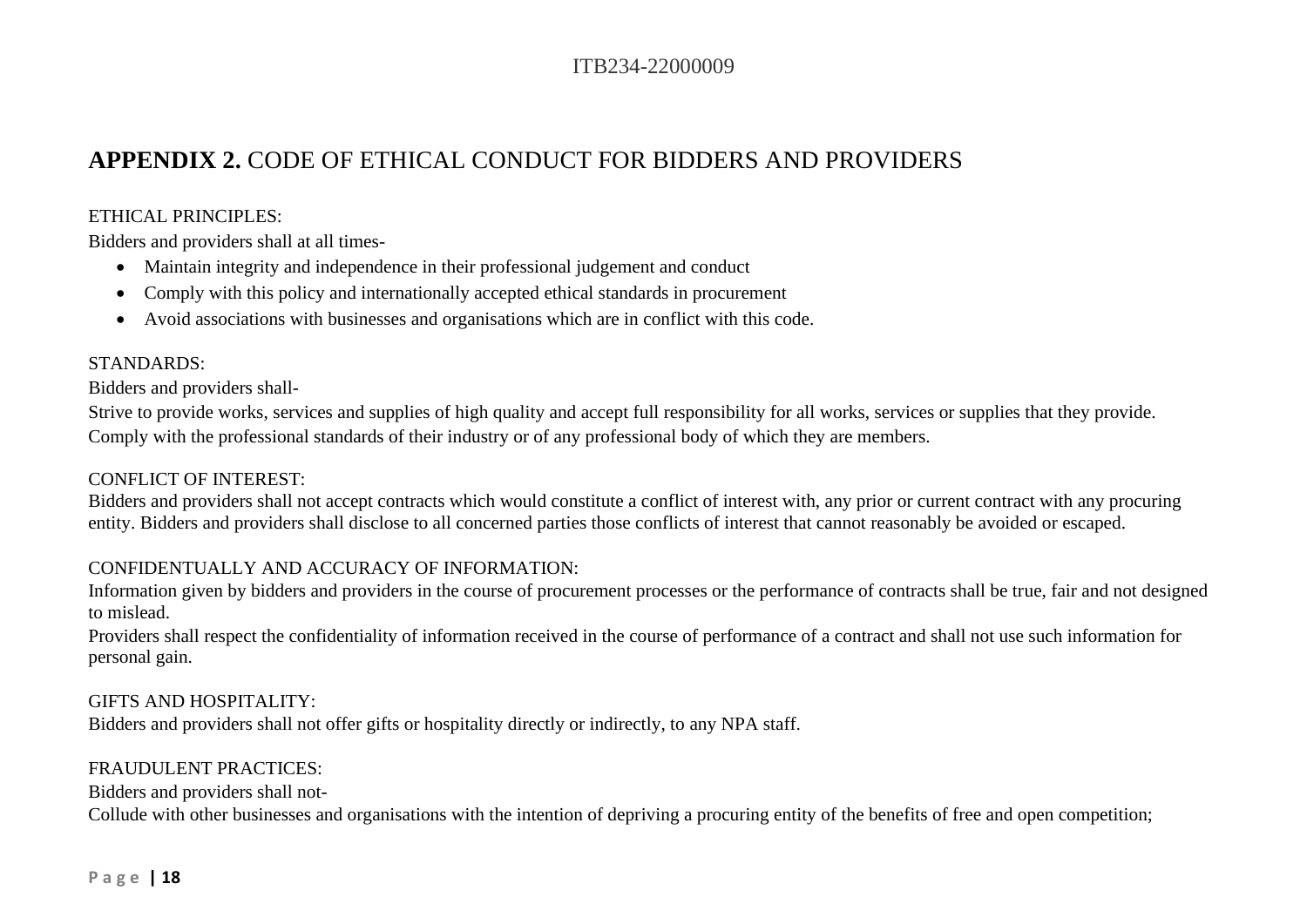Enter into business arrangements that might prevent the effective operation of fair competition; Engage in deceptive financial practices, such as bribery, double billing or other improper financial practices.

# **APPENDIX 3. STANDARD PROCUREMENT TERMS**

### 1. GENERAL

These standard procurement terms are applicable for all forms of supply of goods and services rendered to Norwegian Peoples Aid, unless a separate contract is entered into and signed by both parties. The supplier is hereby identified as the one to whom the order is addressed to and the contract is entered with. The purchaser is Norwegian Peoples Aid.

### 2. BID

Bidding shall be made at no cost to the purchaser. The supplier shall clearly specify any deviation from the invitation to bid. The purchaser has the right to reject or accept any and all bids.

### 3. PRICE

Unless otherwise agreed, price shall always be quoted in US Dollar; delivery shall be made DDP (Delivery Duty Paid ) at the recipients address. In the event that there is a change regarding tax and other charges, the price can change accordingly, subsequent to an agreement. Any price changes after the signing of the agreement have to be accepted in writing by both parties.

### 4. FAILURE TO DELIVER

In the event that the supplier fails to deliver the goods or services within the agreed dated, the supplier shall inform the purchaser of the delay in writing within a reasonable time from the date of delivery. The purchaser reserves the right not to be bound by the purchase order, if such information is not given or the purchaser has rejected the delay in writing.

### 5. DELIVERY

Delivery shall be considered to have taken place when the agreed goods and services are delivered within the time and the terms agreed upon. The supplier shall bear the cost and the risk up to the transfer of the goods in accordance with the agreed terms and conditions. Delivery terms shall be interpreted in accordance with "Incoterms 2010 " as provided by the International Chamber of Commerce.

The supplier shall insure that the goods to be delivered are packed according to accepted standard in order to avoid damage or deteriorate while transporting to the agreed place of delivery.

The supplied goods shall always be accompanied with all the necessary instruction materials necessary for proper operation and maintenance. It will also include any other documents specified in the purchase order.

The purchaser is obligated to check within reasonable time that the delivered goods/services are delivered in accordance with the purchase order. In case there is a substantial shortage in the delivery or part thereof, the purchaser has the right to reject part of or the whole delivery after giving immediate notice to the supplier.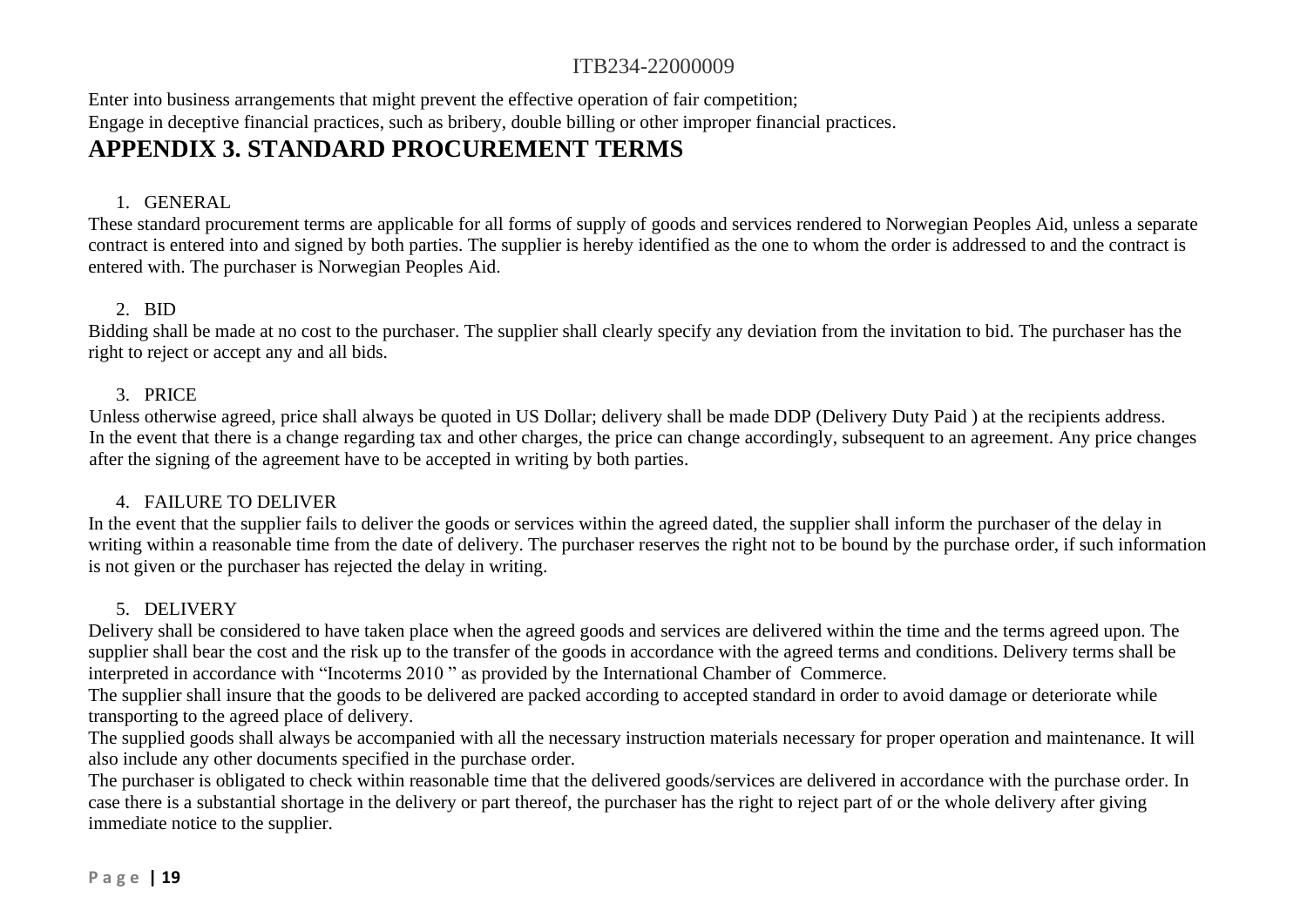The part of the delivery reject by the purchaser shall be considered as if the delivery has not taken place. In case the delivery is not rejected in such manner, para. 11 shall be applicable for those items inadequately delivered.

The supplier is obligated to take all the necessary measures in order that the supply will be delivered within the agreed time. Where the supplier believes that there will be delay in the delivery of the supplies, he will forthwith inform the purchaser the grounds for the delay and the duration of the delay. The Law of Procurement as stated under Para. 11.1 shall be applicable.

Unless otherwise agreed and where the supplier, without good cause, fails to deliver the supplies on time, the purchaser shall have the right to claim penalty without justifying lose caused by the delay. The penalty shall be 2 per mil per day of the total value of the purchase order until such time the delivery is made or the service is carried out and can be extended for a period of 15 days. After 15 days, the purchaser is free to cancel the purchase order. The payment of penalty shall not hinder the purchaser from claiming compensation for damages it suffered due to the delay; this is applicable where the damage suffered is higher than the amount paid through the penalty.

### 6. PAYMENT

Unless agreed otherwise, Norwegian Peoples Aid (NPA) will pay based on monthly invoices by bank transfer..

The supplier shall remain legally responsible for the goods delivered even where the supplier assigns a third party to collect payments.

### 7. INVOICE ADDRESS

The following points should be clearly stated in the invoice:

- Purchase order and/or contract number
- Organization and/or VAT number
- Invoice number
- Invoice date
- Payment due date
- Bank acc. for payment of invoice
- VAT amount
- Gross amount
- Swift and/or BIC code (if applicable)
- Name of purchase order contact
- Project number (where given)
- Contract/necessary attachments or product type/number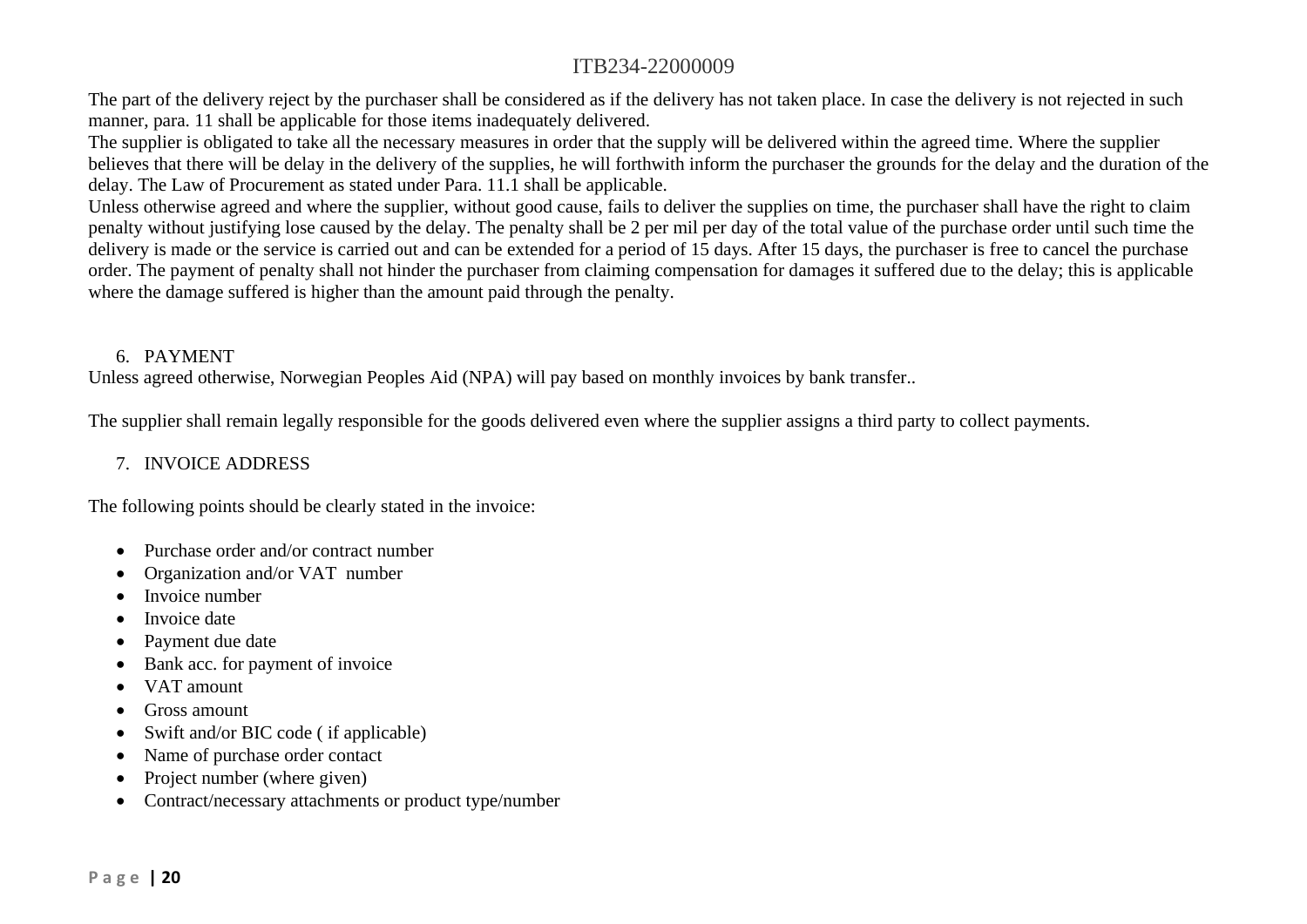Invoices that do not fulfil the above requirement shall be returned to the purchaser at his own cost.

### 8. QUALITY

The supplier is responsible that the product delivered or the service rendered confirms to the purchase order given. The purchaser, at his own cost and after giving due notice, has the right to check before the delivery actually takes place.

If the product delivered or the service rendered does not satisfy the requirement or conditions stated in the purchase order, the purchaser has the right to reject all or part of the delivered product or service. In such an event, the supplier shall replace the delivered product or do the necessary correction/change without any extra cost on the purchaser. The fact that the purchaser has accepted the product or service shall not relieve the supplier of his obligations stated in the purchase order. The failure/lack of quality control by the purchaser shall not entail the loss of his rights. Acceptance by purchaser of delivered product or rendered service shall not be interpreted to include acceptance of hidden defects or shortages in the delivered product or service.

Where the product to be delivered has to fulfil official regulations and/or undergo control and/or obtain approval from the authorities, the supplier has the obligation to fulfil these requirements before delivery takes place in order that the purchaser can put the product directly in use.

### 9. ADVERTISEMENT

The supplier must obtain prior approval from the purchaser in case the supplier intends to use the purchase order for advertisement purpose or for any other public use.

This condition does not apply where the use of the purchase order is only as a general reference.

### 10. RESPONSIBILITY FOR DELAY, DEFECT OR SHORTAGE OF DELIVERY

Unless otherwise agreed regarding breach of contract (delay, shortage or failure), the Iraqi law shall be applicable.

10.2 Unless otherwise agreed in the purchase order, the supplier shall bear responsibility for any defect or shortage on the delivered product for up to 12 months after the date of delivery. The supplier shall, soonest within the guarantee period and at his own cost, replace or repair the defective part in such a way that the product is without any defect or shortage. The guarantee period for the product should not be agreed to be less than what is the normal guarantee period for such a product under ordinary sales. This guarantee is valid where the product is properly stored and the defect is not due to normal wear and tear.